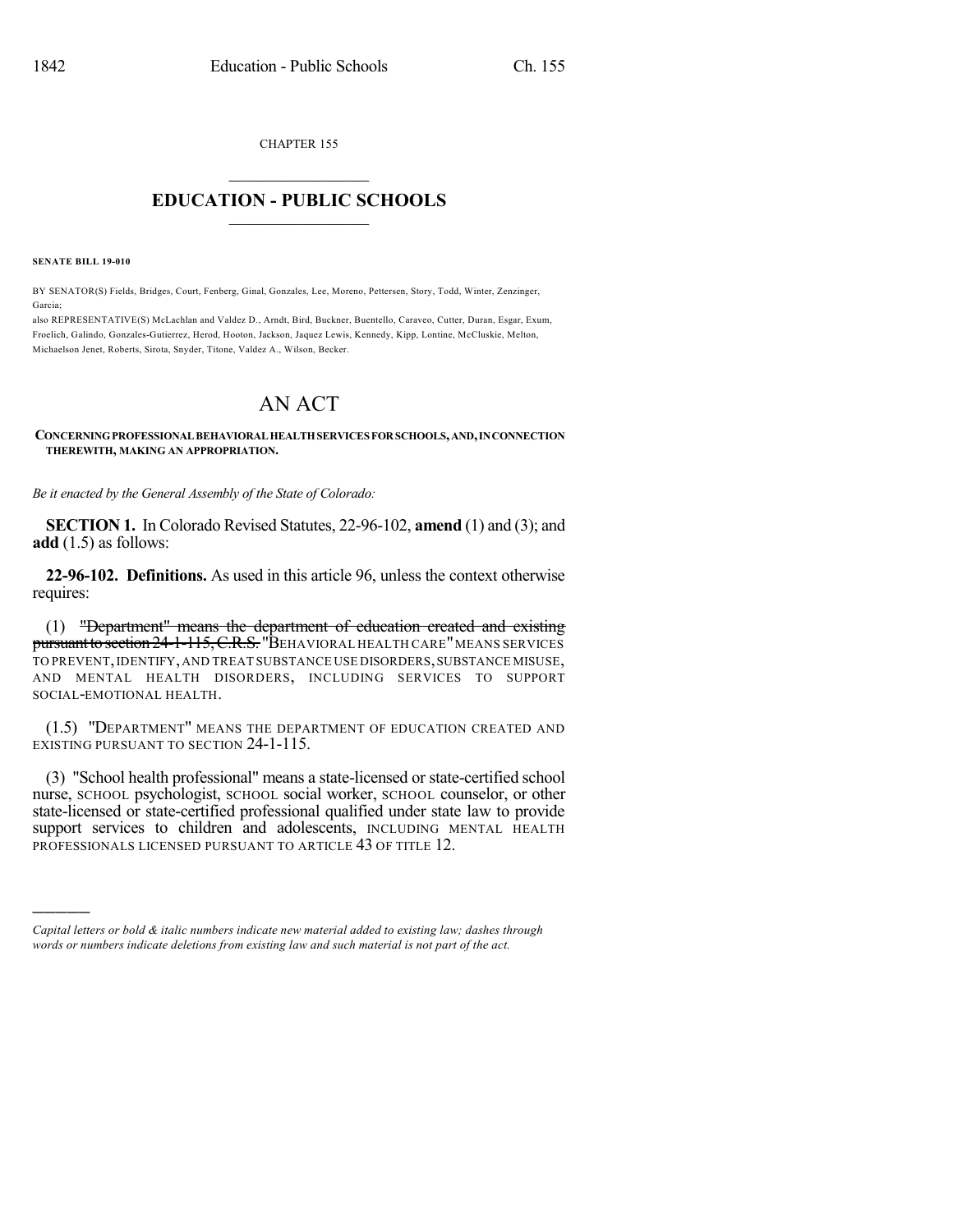**SECTION 2.** In Colorado Revised Statutes, 22-96-103, **amend** (1) as follows:

**22-96-103. Behavioral health care professional matching grant program created - rules.**  $(1)(a)$  There is created in the department the behavioral health care professional matching grant program, referred to in this article 96 as the "program", to provide funding to education providers for the following purposes:

(I) To increase the presence of school health professionals in schoolsto provide substance abuse and behavioral health care to students who have MENTAL HEALTH, substance abuse USE OR MISUSE, or other behavioral health needs;

(II) To provide training and resources for school staff on the implementation of evidence-based programming on substance abuse prevention BEHAVIORAL HEALTH education for all students; and

(III) To allow school health professionals to connect students with services that are provided by community-based organizations for treatment and counseling for students who are at risk for substance abuse NEED BEHAVIORAL HEALTH CARE; AND

(IV) TO PROVIDE BEHAVIORAL HEALTH CARE SERVICES AT RECIPIENT SCHOOLS, INCLUDING BUT NOT LIMITED TO SCREENINGS, COUNSELING, THERAPY, REFERRALS TO COMMUNITY ORGANIZATIONS, AND TRAINING FOR STUDENTS AND STAFF ON BEHAVIORAL HEALTH ISSUES.

(b) An education provider that receives a grant under the program shall use the money to increase the level of funding the education provider allocates to school health professionals to provide substance abuse and behavioral health care to students prior to receiving the grant and not to replace other funding sources allocated to provide school health professionals for students. THE EDUCATION PROVIDER MAY USE THE MONEY TO CONTRACT WITH A COMMUNITY PARTNER FOR BEHAVIORAL HEALTH CARE SERVICES, INCLUDING HIRING PRIVATE HEALTH CARE PROFESSIONALS,TRAINING,SCREENING,AND PREVENTIVE SUPPORTS.ADDITIONALLY, THE EDUCATION PROVIDER MAY USE THE MONEY TO PROVIDE DIRECT SERVICES OR CONSULTATION BY A SCHOOL HEALTH PROFESSIONAL THROUGH TELEHEALTH TECHNOLOGY. The department shall administer the program as provided in this article 96 and pursuant to rules adopted by the state board.

**SECTION 3.** In Colorado Revised Statutes, 22-96-104, **amend** (2)(b), (2)(c), (2)(d), (2)(e), (3)(a), (3)(c), (3)(d), and (3)(e); and **add** (3)(f) and (7) as follows:

**22-96-104. Behavioral health care professional matching grant program application - criteria - grant awards.** (2) At a minimum, each grant application must specify:

(b) The education provider's plan for use of the grant money, including the extent to which the grant money will be used to increase the number of school health professionals at recipient schools and to provide substance abuse and behavioral health care services at recipient schools, including screenings, counseling, THERAPY, referrals to community organizations, and training for students and staff on substance abuse BEHAVIORAL HEALTH issues;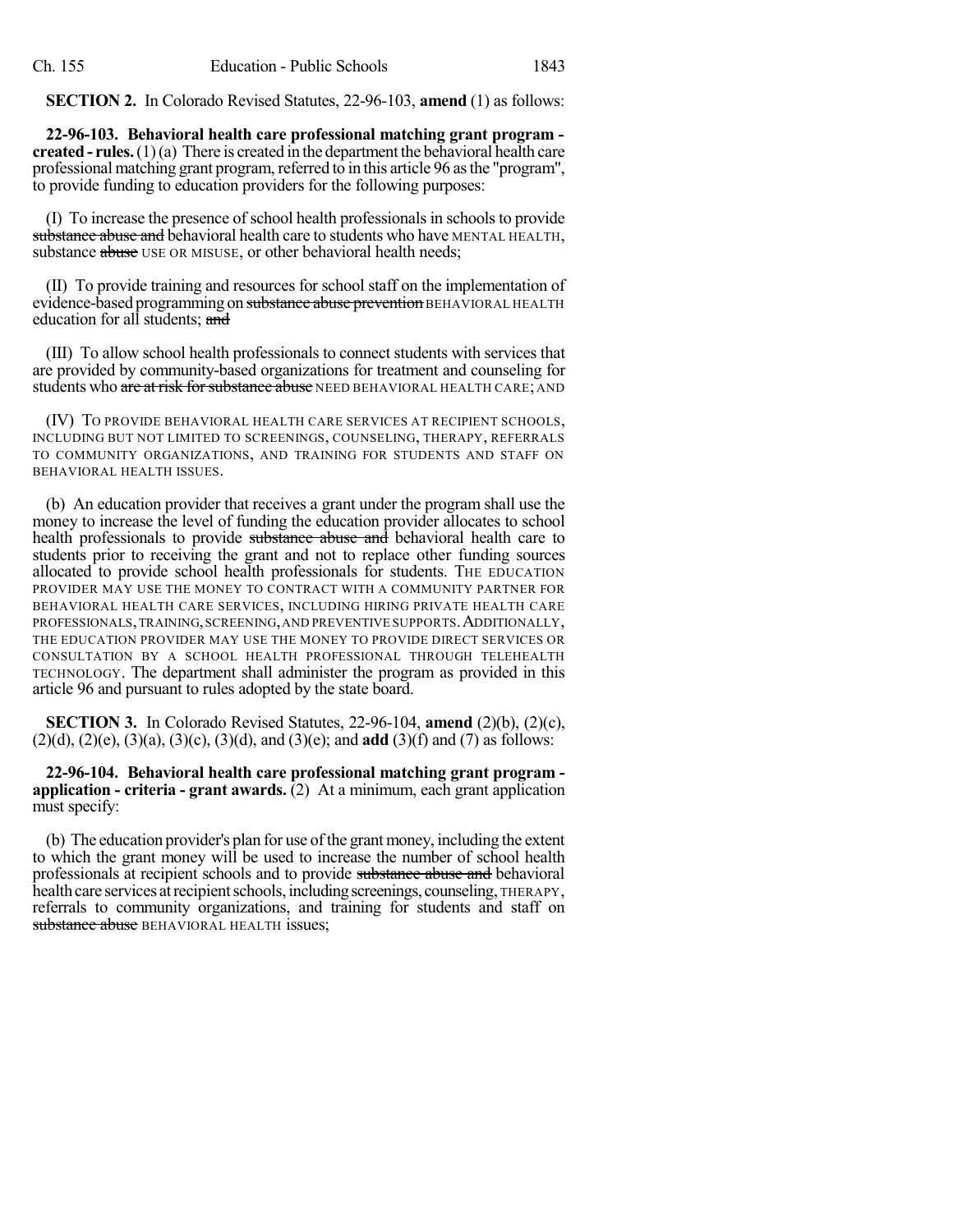(c) The education provider's plan for involving leaders at the recipient schools and in the surrounding community and the faculty at recipient schools in increasing the capacity and effectiveness of the substance abuse and behavioral health care services provided to students enrolled in or receiving educational services from the education provider;

(d) The extent to which the education provider has developed or plansto develop community partnerships to serve substance abuse and THE behavioral health care needs of all of the students enrolled in or receiving educational services from the education provider;

(e) The extent to which the education provider has seen increased incidence of disciplinary actions for drug use or selling drugs, SUICIDE ATTEMPTS, DEATHS BY SUICIDE, BULLYING, ADVERSE CHILDHOOD EXPERIENCES, OR OTHER FACTORS THAT AFFECT STUDENTS' MENTAL WELL-BEING;

(3) In reviewing applications andmaking recommendations, the departmentshall prioritize applications based on the following criteria and any other criteria adopted by rule of the state board:

(a) The education provider's need for additional school health professionals in schools, demonstrated by the local school and community data regarding marijuana and the number of marijuana establishments located within the boundaries of a school district STUDENT ALCOHOL OR DRUG USE, ACCESS TO A BEHAVIORAL HEALTH CARE PROVIDER, OR OTHER DATA SHOWING THE NEED FOR A SCHOOL HEALTH PROFESSIONAL;

(c) The amount of the matching funds MONEY that the education provider OR A COMMUNITY PARTNER is able to commit;

(d) The education provider's emphasis and commitment to implement evidence-based and research-based programs and strategies; and

(e) The likelihood that the education provider OR COMMUNITY PARTNER will continue to fund the increases in the level of school health professional services following expiration of the grant; AND

(f) THE EXTENT TO WHICH AN EDUCATION PROVIDER PRIORITIZES USE OF GRANT MONEY FOR STAFF TRAINING RELATED TO BEHAVIORAL HEALTH SUPPORTS.

(7) GRANT APPLICATIONS AND REPORTING WILL BE DESIGNED TO LIMIT ADMINISTRATIVE BURDEN ON APPLICANTS AND RECIPIENTS.

**SECTION 4. Appropriation.** For the 2019-20 state fiscal year, \$3,000,000 is appropriated to the department of education. This appropriation is from the marijuana tax cash fund created in section 39-28.8-501 (1), C.R.S., and is based on an assumption that the department will require an additional 1.0 FTE. To implement this act, the department may use this appropriation for the behavioral health care professional matching grant program.